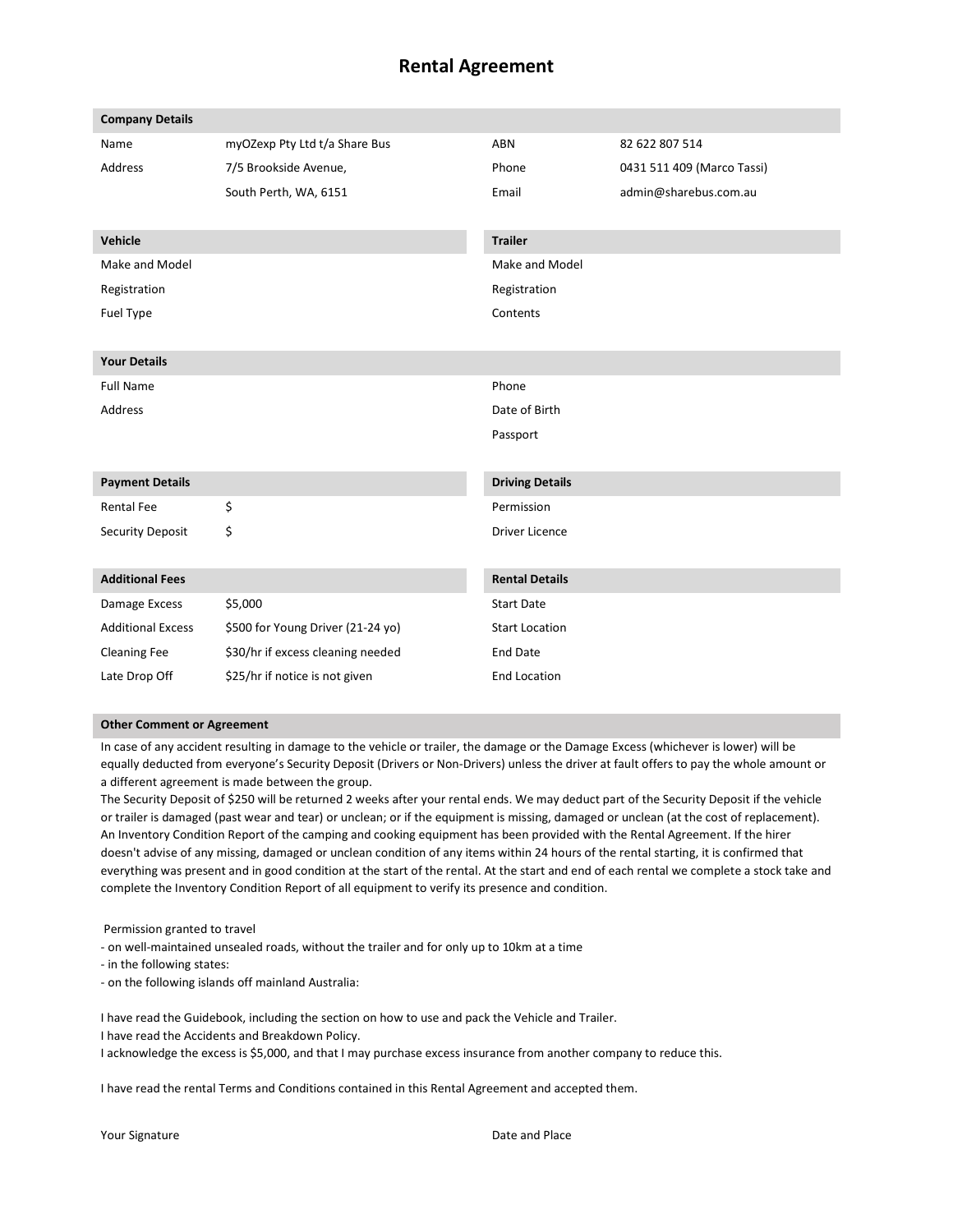# **Terms and Conditions**

## 1. **Introduction**

- a. Share Bus rents fully equipped minibuses and trailers to drivers and passengers. When You rent a Vehicle from Us You are entering into a contract (Rental Contract) with Us, whether You intend being a driver or a passenger. The Rental Contract consists of four separate documents:
	- i. the agreement (Rental Agreement) You have signed to rent the Vehicle from Us;
	- ii. these rental Terms and Conditions (Terms and Conditions);
	- iii. the Accident & Breakdown Policy; and
	- iv. the Inventory Condition Report.
- b. The Rental Contract is governed by the laws of Western Australia and You agree that courts in that state have nonexclusive jurisdiction to determine any dispute that arises between You and Us.
- c. The Australian Consumer Law applies to the Rental Contract and it provides You with rights that are not excluded, restricted or modified by the Rental Contract and any provision in this contract is subject to the specific protections and guarantees in that and any corresponding Federal, State or Territory legislation.
- d. Special Conditions
	- i. We may fit a GPS Device to the Vehicle to enable Us to track the Vehicle while it is out of Our possession. When you sign these Terms and Conditions You authorise Us to use the GPS Device to track the Vehicle until it is returned to Us.
	- ii. If less than 2 people have nominated to be drivers within 48 hours of the trip start, We will cancel or postpone the trip in which case We will refund the pre-paid Rental Charges in the event of this type of cancellation.

## 2. **Authorised Drivers**

- a. You must be an Authorised Driver to drive the Vehicle.
- b. To be an Authorised Driver who can drive the Vehicle shown in the Rental Agreement You must:
	- i. select "Driver: You may drive the Vehicles" when making Your booking and Your selection must be shown in the Rental Agreement;
	- ii. be at least 21 years of age;
	- iii. have a valid licence to drive the Vehicle (automatic or manual) issued in an Australian state or territory or have an international licence (with an valid International Driving Permit if Your licence is not issued in English) appropriate for the class of the Vehicle and not subject to any restriction or condition; and
	- iv. held a full driver's licence for no less than 12 months.
- c. For the avoidance of doubt, learner drivers and provisional and probationary licence holders are not acceptable, cannot be an Authorised Driver and must not drive the Vehicle.
- d. The Vehicle must not be driven if Your licence or the licence of any Authorised Driver has been cancelled within 2 years of the date of the Rental Agreement.
- e. If You select "Non-driver: You must not drive the Vehicles" when making Your booking You are not authorised and must never drive the Vehicle. If You do, it is a Major Breach of the Rental Contract and You will also forfeit Your Security Bond.
- f. It is also a Major Breach of the Rental Contract if You let any unauthorised person drive the Vehicle. If there is a Major Breach of the Rental Contract there is no cover for You, or the unauthorised driver for any Damage, theft of the Vehicle or Third Party Loss.

# 3. **Prohibited Use**

- a. The Vehicle must not be driven by You or any Authorised Driver:
	- i. whilst intoxicated or under the influence of drugs or alcohol or has a blood alcohol content or level of drugs present in blood, urine or oral fluid that exceeds the limit set by law;
	- ii. recklessly or dangerously; or
	- iii. whilst the Vehicle is damaged or unsafe.
- b. You and any Authorised Driver must not:
	- i. fail or refuse to undergo any breath, blood, urine or oral fluid test or drug impairment assessment;
	- ii. use the Vehicle:
		- 1. for any illegal purpose;
		- 2. to move dangerous, hazardous, inflammable goods or substances that pollute or contaminate, in quantities above that used for domestic purposes;
		- 3. to propel or tow another vehicle other than the trailer provided;
		- 4. in connection with the motor trade for experiments, tests, trials or demonstration purposes; or
		- 5. in an unsafe or un-roadworthy condition.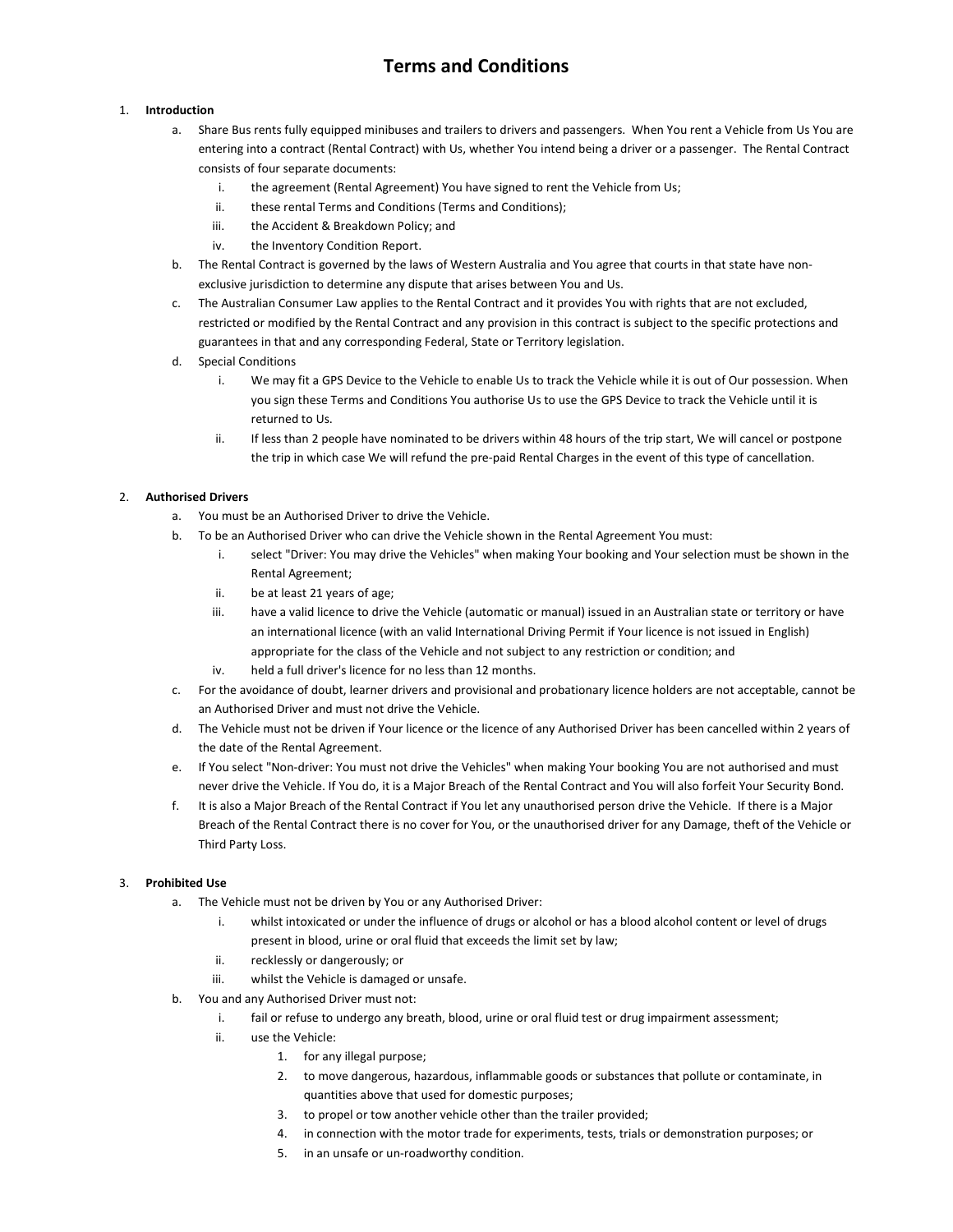- iii. damage the Vehicle deliberately or recklessly or allow anyone else to do so;
- iv. modify the Vehicle in any way;
- v. sell, rent, lease or dispose of the Vehicle; or
- vi. register or claim to be entitled to register any interest in the Vehicle under the Personal Property Securities Act 2009.
- c. You must not use the Vehicle to carry:
	- i. passengers for hire, fare or reward or for rideshare purposes; or
	- ii. any load that exceeds the limits for which the Vehicle was designed, constructed, registered or licenced.
- d. You must not:
	- i. use the Vehicle to transport any pets or animals except assistance animals; or
	- ii. smoke in the Vehicle and You must prevent any passenger from doing so. Additional cleaning and deodorising costs must be paid if there is a breach of this clause.

## 4. **Where the Vehicle cannot be used**

- a. The Vehicle must never be driven on:
	- i. an Unsealed Road unless:
		- 1. the road is well maintained and in a state of repair that will not cause Damage to the Vehicle; and
		- 2. the distance to be travelled does not exceed 10 kilometres;
		- ii. Off Road.
- b. The Vehicle must not be used in any area that is prohibited by Us. Prohibited areas include:
	- i. roads that are prone to flooding or are flooded;
	- ii. beaches, streams, rivers, creeks, dams and floodwaters;
	- iii. any road where the police or an authority has issued a warning;
	- iv. any road that is closed; and
	- v. any road where it would be unsafe to drive the Vehicle.
- c. The Vehicle must never be driven or used:
	- i. outside the state of Western Australia;
	- ii. beyond 100 kilometres of any town or city limits between dusk and dawn; or
	- iii. onto any island that is off mainland Australia,

unless We have given Our prior written permission prior to the Start of the Rental and it is noted on the Rental Agreement.

## 5. **Your obligations**

- a. At the Start of the Rental and before collecting the Vehicle You must pay the anticipated Rental Charges and the Security Bond of \$150 per person.
- b. The Security Bond will be retained by Us as a security for the performance of all of Your obligations and liabilities under the Rental Contract and is fully refundable to You provided that:
	- i. all amounts due to Us under the Rental Contract have been paid;
	- ii. the Vehicle has been returned to the Rental Location at the date and time set in the Rental Agreement;
	- iii. there is no Damage or Third Party Loss;
	- iv. the exterior and interior of the Vehicle are clean;
	- v. there has not been a Major Breach of the Rental Contract; and
	- vi. the equipment supplied under clause 8 is returned clean and in good condition, save for fair wear and tear. We reserve the right to retain all or part of the Bond if there is a breach of any of these conditions.
- c. At the Start of the Rental You must also inspect the Vehicle to make sure that any pre-existing damage is noted and shown in the Rental Agreement.
- d. At the End of the Rental You must:
	- i. return the Vehicle in the same condition it was in at the Start of the Rental, fair wear and tear excepted;
	- ii. pay the balance of the Rental Charges (if any);
	- iii. pay the Damage Excess if there is Damage or Third Party Loss as a result of an Accident or the Vehicle is stolen;
	- iv. pay any costs We incur, including extra cleaning costs under clause 3.4, in reinstating the Vehicle to the same condition it was in at the Start of the Rental, fair wear and tear excluded;
	- v. pay for all Damage arising from a Major Breach of the Rental Contract;
	- vi. pay for all Overhead Damage;
	- vii. pay for all Underbody Damage; and
	- viii. pay for any Damage caused by the immersion of the Vehicle in water.
- e. The Authorised Driver must pay all tolls, speeding and traffic fines and infringements as well as any fines or charges imposed for parking or using the Vehicle or release of the Vehicle if it has been seized by a regulatory authority.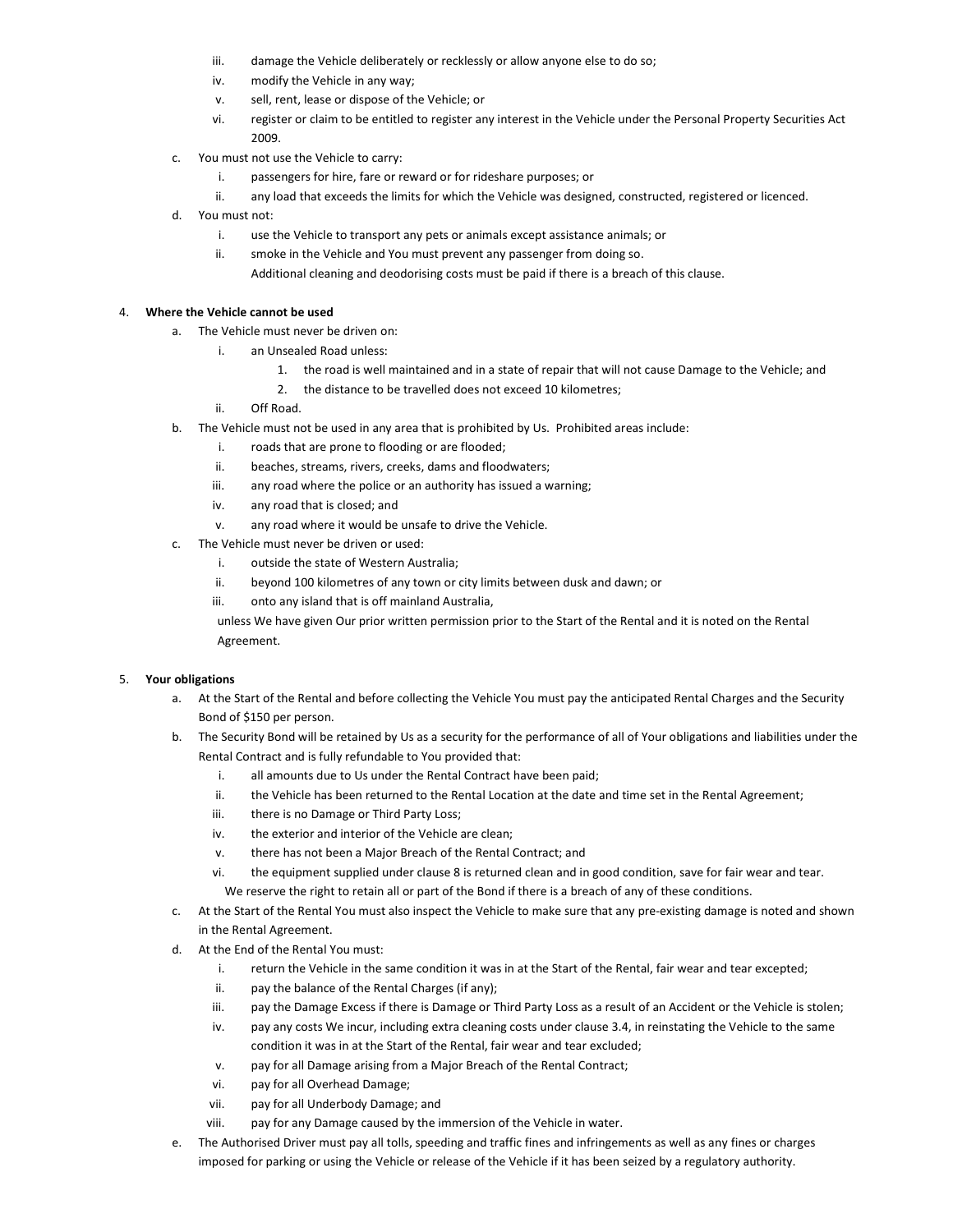- f. You must not carry, or allow the Vehicle to carry, more passengers than may be properly accommodated by the seat belt restraints provided in the Vehicle and You must ensure that each passenger in the Vehicle appropriately uses the seat belt restraint.
- g. You must make sure that the Vehicle is locked when not in use or unattended and the keys or remote control device must be kept in Your possession, or that of any Authorised Driver, at all times.
- h. You must take reasonable care of the Vehicle by:
	- i. preventing it from being damaged;
	- ii. making sure that it is protected from the weather;
	- iii. maintaining the engine and brake oils and coolant level and tyre pressures and checking these no less than on a weekly basis;
	- iv. using the correct fuel type; and
	- v. making sure it is not overloaded.
- i. If the Vehicle develops a fault during the Rental Period You must inform Us immediately and not drive the Vehicle unless We have authorised You to do so and You must not let anyone else repair or work on the Vehicle or towing or salvage of it without Our prior written authority to do so.
- j. Where We have given You Our prior authority to repair the Vehicle You must keep and produce to Us the original tax invoices and receipts for any repairs, towing or salvage and You will be reimbursed only if these expenses have been authorised by Us. Any entitlement to reimbursement is subject to there being no Major Breach of the Rental Contract.

# 6. **Damage Cover**

- a. Damage Cover is included in the Rental Charges. Subject to these Terms and Conditions, if You or an Authorised Driver has an Accident or if the Vehicle is stolen We will indemnify You and the Authorised Driver for the theft, any Damage or Third Party Loss but the Damage Excess shown on the Rental Agreement must be paid for each Accident or theft unless We agree that:
	- i. neither You nor the Authorised Drive were not at fault; and
	- ii. the other party's insurance company accepts liability.
- b. An additional Damage Excess applies for all drivers aged less than 25 years.
- c. The Damage Excess payable under clause 6.1 will be deducted from Your Security Bond:
	- i. for single vehicle Accidents, after a repairer's estimate or tax invoice verifying the amount charged for Damage has been sent to You;
	- ii. if the Vehicle has been stolen, after We have made reasonable enquiries and in Our opinion it is unlikely the Vehicle will be recovered; and
	- iii. for Accidents in which there is also Third Party Loss, after:
		- 1. a reasonable estimate of the Third Party Loss has been made;
		- 2. a repairer's estimate or tax invoice verifying the amount charged for Damage has been obtained; and
		- 3. all documents verifying the Third Party Loss and Damage have been sent to You,
		- unless You have expressly authorised the charge to Your credit card at an earlier time.
- d. There is no Damage Cover, and You and the Authorised Driver are liable for:
	- i. Damage or Third Party Loss arising from:
		- 1. a Major Breach of the Rental Contract; or
		- 2. the use of the Vehicle by any driver who is not an Authorised Driver or who is less than 21 years of age;
	- ii. Overhead Damage;
	- iii. Underbody Damage;
	- iv. Damage caused by immersion of the Vehicle in water; and
	- v. Loss or damage to any of the camping or equipment supplied pursuant to clause 8.
- e. There is also no Damage Cover for:
	- i. the full cost of replacing or repairing any accessories supplied by Us including, but not limited to GPS units, lost or broken keys, keyless start and remote control devices; or
	- ii. personal items that are left in or stolen from the Vehicle or for loss or damage to property belonging to or in the custody of:
		- 1. You;
		- 2. any relative, friend or associate of Yours ordinarily residing with You or with whom You ordinarily reside;
		- 3. any relative, friend or associate of an Authorised Driver; or
		- 4. Your employees.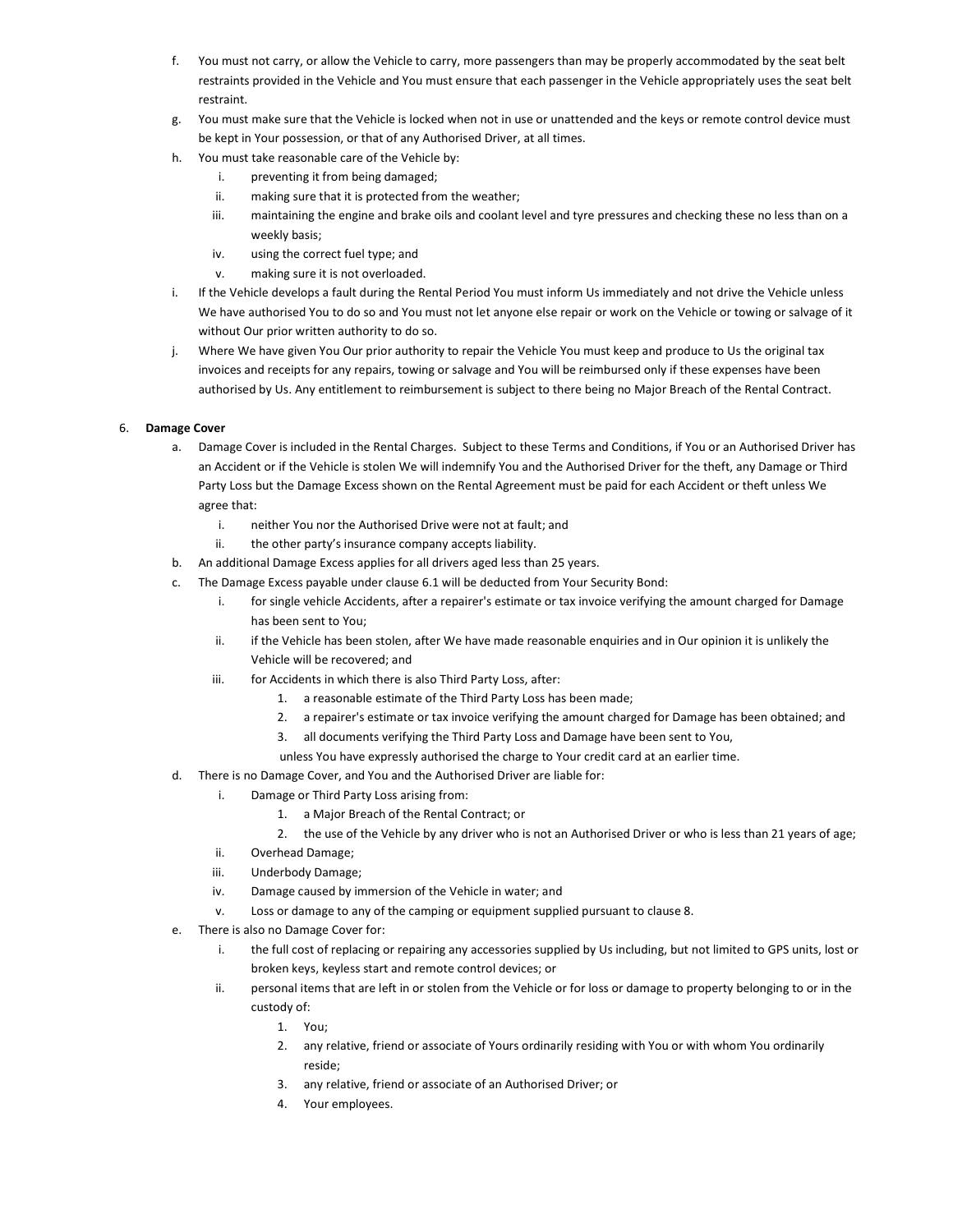## 7. **Rental Period, costs and charges**

- a. We operate a shared rental business, and the Rental Charges may differ between You and other renters. The Rental Agreement therefore shows:
	- i. the Rental Period for which You have hired the Vehicle; and
	- ii. the anticipated Rental Charges You will incur.
- b. The Vehicle must be returned on the date specified in the Rental Agreement and the return time is between 3pm and 6 pm on that date.
- c. No less than 24 hours prior to the return date You must contact Us so that the exact time and location for the return of the Vehicle can be agreed with You.
- d. A late drop off fee of \$25 per hour applies if notice of late drop off is not given to Us at least 4 hours prior to the scheduled time and date of return.
- e. If You fail to return the Vehicle on the date and by the time shown in the Rental Agreement, We may terminate the Rental Contract and if the location of the Vehicle is known, recover it by lawful means or if it is unknown, after making reasonable attempts to contact You, report the Vehicle as stolen to the Police.
- f. At the End of the Rental You must also pay for all amounts owing pursuant to clause 5.d and any moneys owed to Us thereafter accrue interest at the rate of 10% per annum commencing 14 days after the End of the Rental . Any amount payable under the Rental Contract is subject to subsequent verification and adjustment and details of any adjustments will be provided to You as soon as practicable. If any amount is due to Us or remains unpaid You authorise Us to debit Your credit card with that amount within a reasonable time after the End of the Rental.
- g. If You default in the payment of any moneys owed to Us under the Rental Contract, You authorise Us to provide information of that default to a credit reporting body and to obtain an up to date consumer credit report on You. Personal information may be used and disclosed by the credit reporting body in accordance with the Privacy Act to create or maintain a credit information file containing information about You, including defaults in excess of 60 days and the debt owed to Us.

## 8. **Equipment Supplied**

- a. An Inventory Condition Report of the camping and cooking equipment supplied to You with the Vehicle is provided with the Rental Agreement.
- b. At the Start of the Rental and again at the End of the Rental We complete a stocktake and condition check of all camping and cooking equipment to verify its presence and condition.
- c. Within 24 hours of the Start of the Rental You must:
	- i. review the Inventory Condition Report;
	- ii. update that report, if required, so that it correctly shows the condition of the Vehicle and trailer and the presence and condition of the equipment; and
	- iii. return the Inventory Condition Report to Us.
- d. If You fail to return the Inventory Condition Report to Us as required by clause 8c. or fail to advise Us of any missing, damaged or the unclean condition of any items, You forfeit the right to dispute that the camping and cooking equipment noted in the Inventory Condition Report was present and in good condition at the Start of the Rental.
- e. There is no Damage Cover for damage or loss to any of the camping or cooking equipment supplied and at the End of the Rental You will be charged replacement costs if any of the camping or cooking equipment is missing or not returned in the same condition as at the Start of Rental, subject to fair wear and tear.

## 9. **Cancellation**

- a. The pre-paid Rental Charges are non-refundable in the event of cancellation.
- b. If You decide not to rent Your seat the Rental Charges will not be returned. However, You can change the name on the booking if You find someone else who wants to go on the trip in Your place. If all seats are occupied and We can find someone to go in Your place We may refund the Rental Charges You have paid.
- c. If less than 2 people have nominated to be drivers within 48 hours of the scheduled Start of the Rental, We will cancel or postpone the rental. We will refund the pre-paid Rental Charges in the event of this type of cancellation.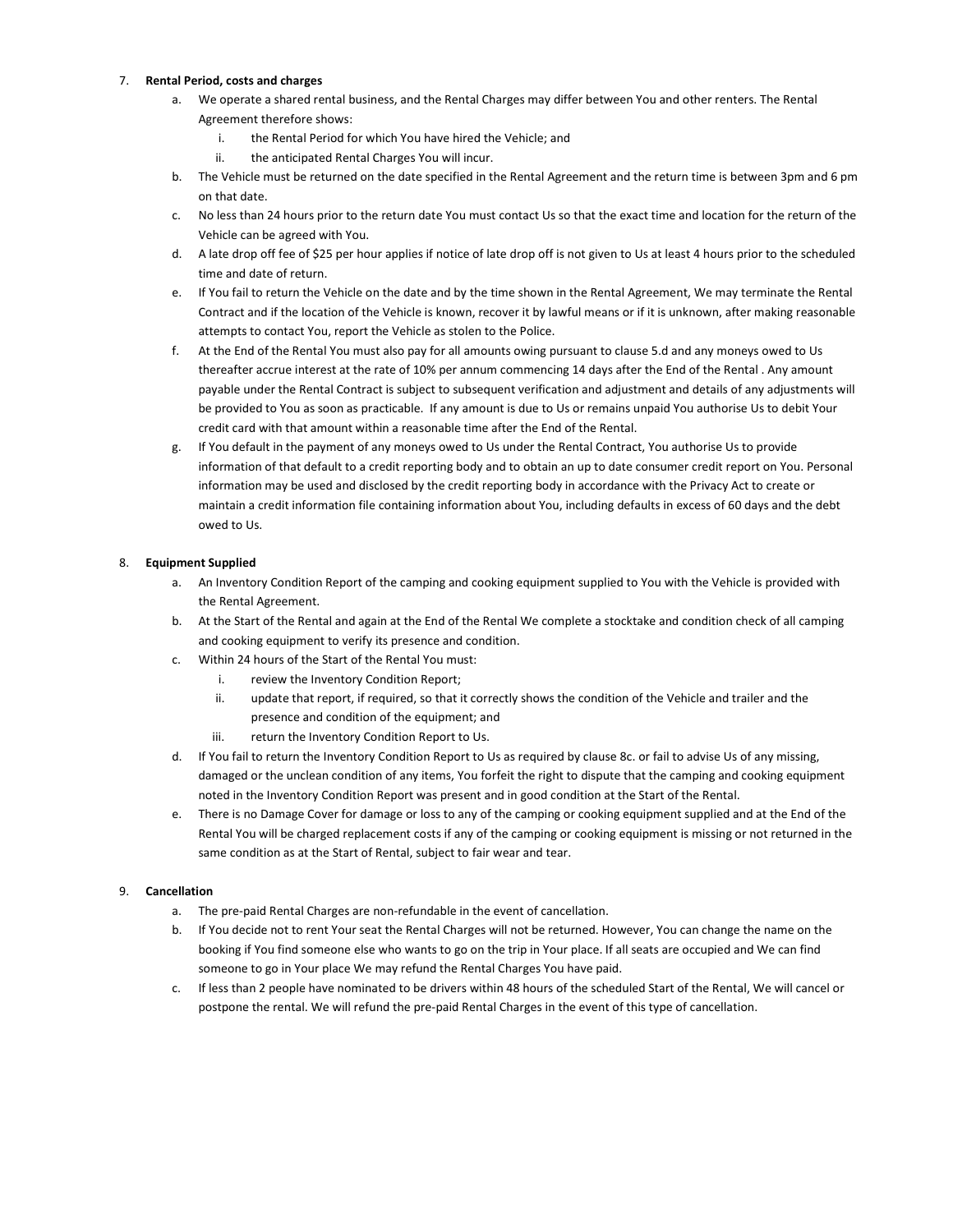## 10. **Accidents or breakdowns**

- a. We will provide You with a Vehicle that is of acceptable quality and in good working order taking into account the age of the Vehicle.
- b. Twenty four hour roadside assistance is provided free of charge and in the event You require assistance You must contact Our roadside assistance provider RAC on 13 11 11 to arrange that assistance. They will supply all practical assistance as soon as practicable.
- c. Please refer to the Accident and Breakdown Policy which lists the options available if there is a breakdown or mechanical issue or an Accident and the Vehicle or trailer require overnight rectification or repair.
- d. We are not responsible for:
	- i. damage as a result of use of the incorrect fuel type;
	- ii. a flat battery because the lights or entertainment systems have been left on;
	- iii. tyre changing;
	- iv. lost or broken keys or remote control device; or
	- v. keys or remote control device locked in the Vehicle,
- e. and extra charges will apply if any of these services are provided at Your request.

# 11. **Accident Reporting**

- a. If there is an Accident or if the Vehicle is stolen You must report the Accident or theft to Us within 24 hours of it occurring and fully complete an Accident/Theft report form.
- b. If the Vehicle is stolen or there is an Accident where:
	- i. any person is injured;
	- ii. the other party has failed to stop or leaves the scene of the Accident without exchanging names and addresses; or
	- iii. the other party appears to be under the influence of drugs or alcohol, You must also report the theft or Accident to the Police.
- c. If an Authorised Driver has an Accident they must:
	- i. exchange names and addresses and telephone numbers with the other driver;
	- ii. take the registration numbers of all vehicles involved;
	- iii. take as many photos as is reasonable showing:
		- 1. the position of the Vehicles before they are moved for towing or salvage;
		- 2. the Damage to the Vehicle;
		- 3. the damage to any third party vehicle or property; and
		- 4. the general area where the Accident occurred, including any road or traffic signs;
	- iv. obtain the names, addresses and phone numbers of all witnesses,
		- and if You fail to comply with this clause not only is it a Major Breach, but You will also lose Your Security Bond.
- d. You must not make any admission of fault or promised to pay the other party's claim or release the other party from any liability;
- e. You must also:
	- i. forward all third party correspondence or court documents to Us within 7 days of receipt; and
	- ii. co-operate with Us in the prosecution of any legal proceedings that We may institute or defence of any legal proceedings which may be instituted against You or Us as a result of an Accident, including attending Our lawyer's office or any Court hearing.

# 12. **Consequences of a Major Breach of the Rental Contract**

- a. If You or any Authorised Driver:
	- i. commit a Major Breach of the Rental Contract in a way that causes Damage, theft of the Vehicle or Third Party Loss; or
	- ii. drive the Vehicle in a reckless manner so that a substantial breach of road safety legislation, including the Road Traffic Act 1974 (WA) has occurred, You and any Authorised Driver:
		- 1. have no Damage Cover;
		- 2. are liable for all Damage, theft of the Vehicle and Third Party Loss; and
		- 3. are liable for and must pay any additional costs or expenses We incur as direct consequence.
- b. Acting reasonably, We may terminate the Rental Contract and take immediate possession of the Vehicle if a breach of any part of clause 12.a has occurred.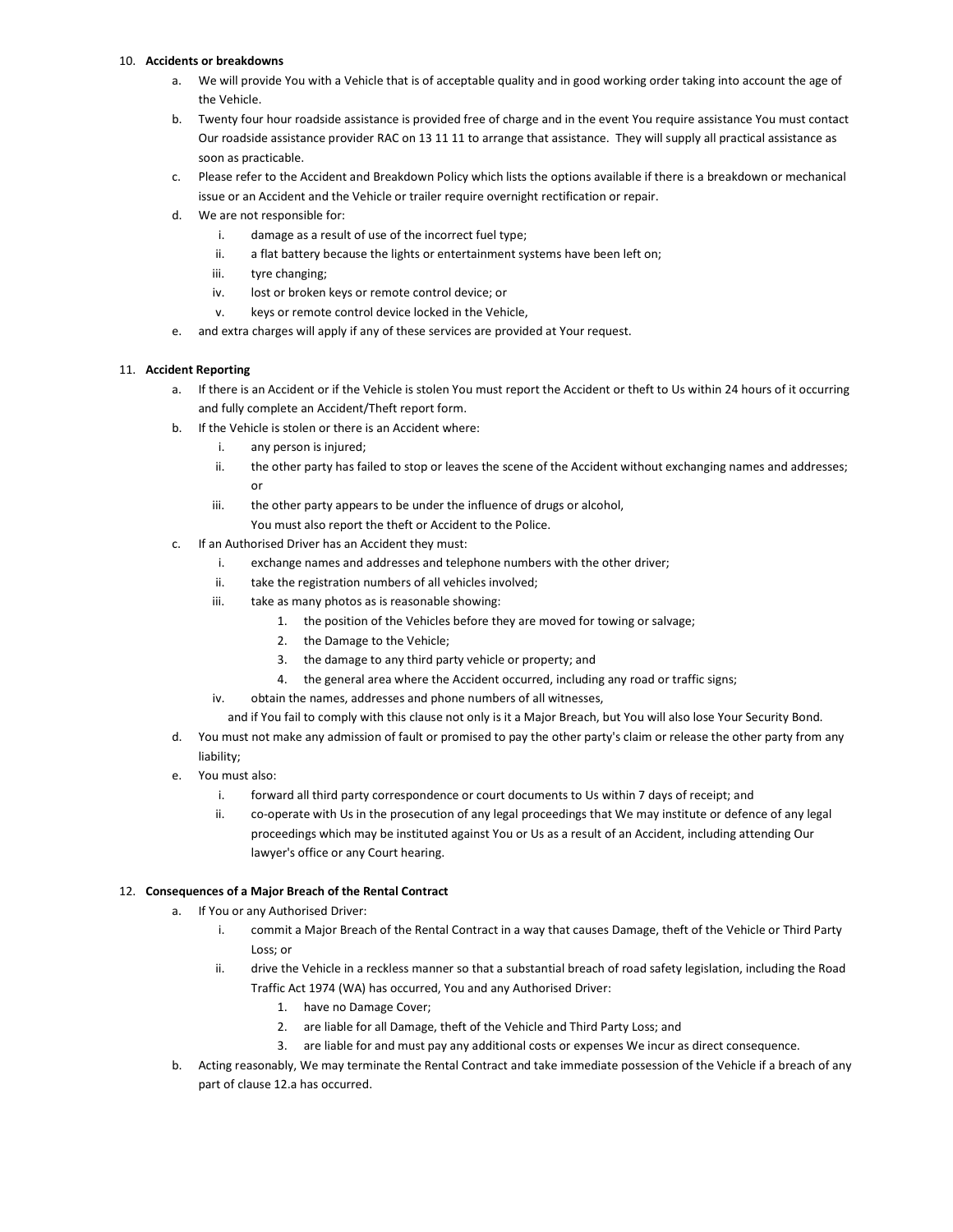## 13. **Antisocial Behaviour**

- a. If We are contacted and told You are displaying anti-social behaviour like alcoholism, drug taking or making others feel uncomfortable acting reasonably We may terminate the Rental Contract, thereby requiring You to leave. You will receive a refund of 50% of the remaining days of the rental.
- b. We may give you one warning, at Our discretion.

#### 14. **Definitions**

Accident means an unintended and unforeseen incident, including:

- i. a collision between the Vehicle and another vehicle or object, including animals and roadside infrastructure;
- ii. rollovers; or
- iii. a weather event, including hail Damage,

that results in Damage or Third Party Loss.

Administrative Fee means a fee of up to \$55 including GST for the administrative costs associated with Your rental.

Authorised Driver means any driver of the Vehicle who is approved by Us and who is recorded on the Rental Agreement prior to the Start of the Rental.

Damage means:

- i. any loss or damage to the Vehicle including its parts, components and accessories, including the GPS unit, that is not fair wear and tear;
- ii. towing and salvage costs;
- iii. assessing fees; and
- iv. Loss of Use,

and for the removal of doubt, any Damage to the windscreen, headlights, lights or tyres that makes the Vehicle unroadworthy is not fair wear and tear.

Damage Excess means the amount, including GST, up to which You must pay Us in the event of an Accident that causes Damage or Third Party Loss or the Vehicle has been stolen.

End of the Rental means the date and time shown in the Rental Agreement or the date and time the Vehicle is returned to Us, whichever is the later.

GPS Device means a GPS or other device that is fitted to the Vehicle that has electronic tracking capabilities.

Inventory Condition Report means the digital document that lists and shows, with photos, the condition of the Vehicle, trailer and cooking and camping equipment supplied as part of Your rental.

Loss of Use means Our loss calculated on a daily basis at the daily rate shown in the Rental Agreement because the Vehicle is being repaired or replaced if it is written off as a result of an Accident or it has been stolen.

Major Breach means a breach of any of clauses, 2 (all parts), 3.a, 3.b, 3.c, 4.a, 4.b, 4.c, 5.7, 5.8, or 5.9 that causes Damage, theft of the Vehicle or Third Party Loss or clause 11 (all parts) that prevents Us from investigating a claim for Accident of theft.

Off Road means any area that is neither a sealed or unsealed road and includes but is not limited to unformed roads, fire trails, tracks, river and tidal crossings, creek beds, beaches, streams, dams, rivers, flood waters, sand, deserts, rocks, fields and paddocks. Overhead Damage means:

- i. Damage at or above the level of the top of the front windscreen of the Vehicle; or
- ii. Third Party Loss, caused by:
	- 1. contact between the part of the Vehicle that is at or above the level of the top of the front windscreen with objects overhanging or obstructing its path;
	- 2. objects being placed on the roof of the Vehicle; or
	- 3. You or any person standing or sitting on the roof of the Vehicle.

Rental Charges means the charges payable for renting the Vehicle from Us together with GST and any other taxes or levies which are all fully set out in the Rental Agreement.

Rental Location means the location from which the Vehicle was rented, as shown on the Rental Agreement.

Rental Period means the period commencing at the time shown in the Rental Agreement and concluding at the End of the Rental.

Security Bond means the amount shown on the Rental Agreement We collect from You at the Start of the Rental as security for the Rental Charges and other fees and charges incurred during Your rental.

Start of the Rental means the date and time that the rental commences as shown in the Rental Agreement.

Third Party Loss means loss or damage to third party property, including other motor vehicles and any claim for third party loss of income. Underbody Damage means any damage to the Vehicle caused by or resulting from contact between the underside of the Vehicle and any part of the roadway or any object or obstruction, including kerbs, gutters, speed or road humps, barriers or wheel stops and does not arise as a result of an impact with another vehicle.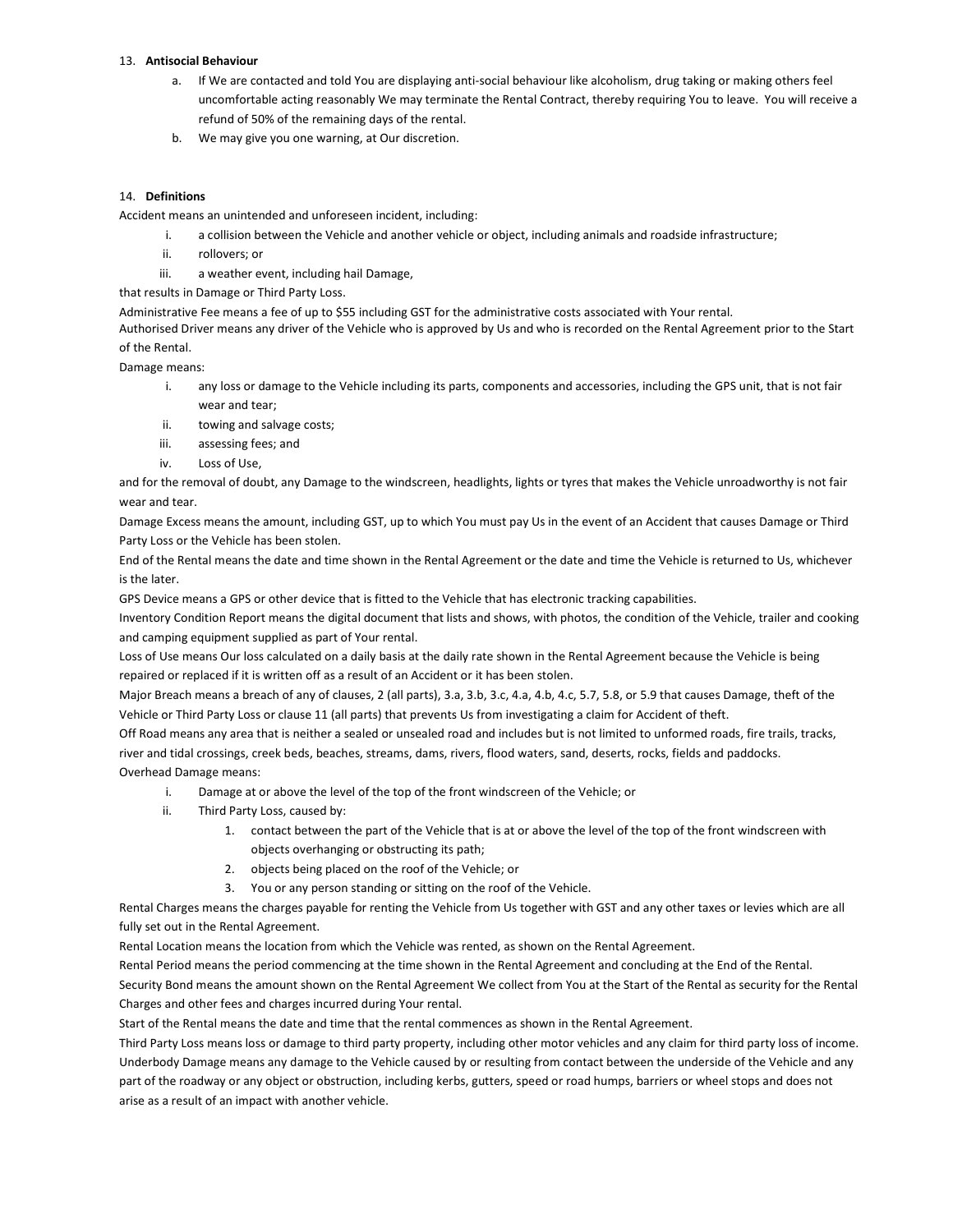Vehicle means:

- i. the Vehicle described in the Rental Agreement and includes its parts, components and accessories, including the GPS unit;
- and ii. the trailer.

We, Us, Our, means myOZexp Pty Ltd trading as Share Bus ABN 82 622 807 514.

You, Your means the person whose name is shown in the Rental Agreement whether they be an Authorised Driver or a Non-Driver.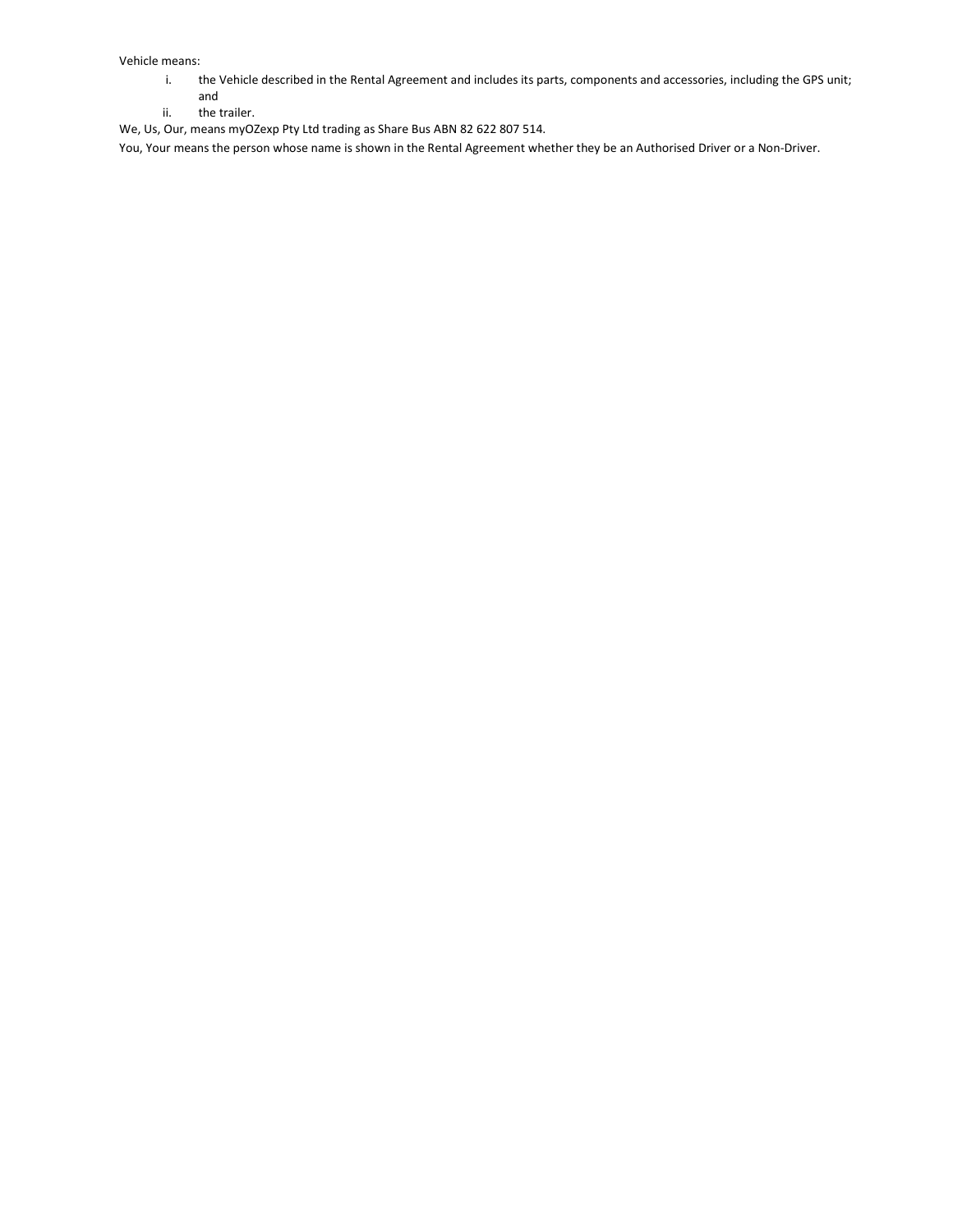# **Breakdown and Accidents policy**

#### **Breakdown**

In case of a breakdown of the bus or trailer, twenty four hour roadside assistance is provided free of charge and in the event You require assistance You must contact Our roadside assistance provider RAC on 1300 558 456 to arrange that assistance. They will supply all practical assistance as soon as practicable.

#### *1. Trip continuation*

In case of a breakdown or mechanical issue and the vehicle or trailer needs to go to the mechanic overnight the following compensation will be provided:

- o We will pay for up to 3 nights' accommodation in a caravan park or hostel, at a value of up to \$250 per night, for up to 3 nights, for the group
- o We will organise a taxi/s to the mechanic and/or accommodation
- o We will supply a temporary vehicle rental for up to 3 days, to be returned to the same location;
- o You will be additionally reimbursed for \$26.00 per person for each night You are not able to use the Vehicle or trailer

In case of breakdown, We are not responsible for:

- o Damage as a result of use of the incorrect fuel type;
- o A flat battery because the lights or entertainment systems have been left on;
- o Tyre changing;
- o Lost or broken keys or remote control device;
- o Keys or remote control device locked in the Vehicle,

and extra charges will apply if any of these services are provided at Your request

#### *2. Trip cancellation*

- o We will organise transport to the nearest city
- o We will refund you for the remaining rental days and inclusions not yet used, but not for the days and fuel and inclusions already used.

#### **Not at fault accident**

In case of an accident that you can prove is not your fault and you can identify the other vehicle involved, provide it's registration number, the owner's name, home address and phone number then no Damage excess is payable. Alternatively, if the damage was not due to another vehicle you must be able to identify the responsible party, provide their name(s), phone number and home or business address.

#### *1. Trip continuation*

o Option 1 - Continue with 1 vehicle.

If the bus is in good condition but the trailer is not useable, you may continue the trip with the minibus only, selecting some equipment to take with you from the trailer. No refund for no use of the trailer or no use of part of the equipment will be provided. The costs or relocation/towing of the trailer to the start city or end city will be not charged.

o Option 2 - Wait for repairs.

If the vehicle is repairable within 5 working days, you must wait near the vehicle until it is repaired, and you may use any equipment provided with the trailer at this time.

o Option 3 - Vehicle replacement if available. A vehicle/trailer replacement can be relocated to you if available. A new rental agreement need to signed.

## Conditions that apply to all the options

- o Costs for your accommodation, meals, taxi, … will be not refunded
- $\circ$  Your rental period may be extended by up to 2 days at no cost, at our discretion and availability

## *2. Trip cancellation*

- o Remaining days of the rental will be refunded
- o Costs for your accommodation, meals, taxi, … will be not refunded
- o Retrieval, cleaning, repair or replacement of any equipment will be charged